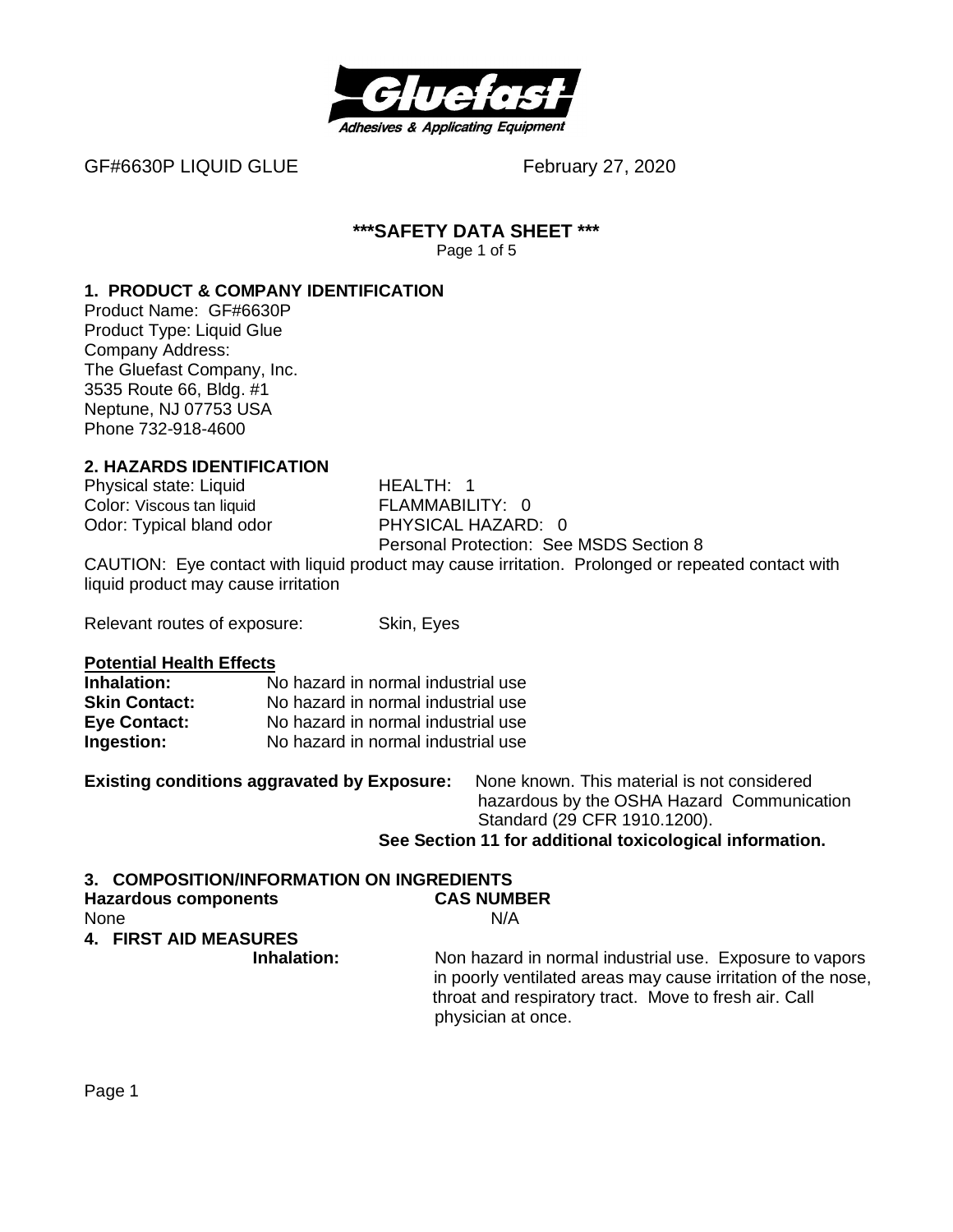

#### **\*\*\*SAFETY DATA SHEET \*\*\***

Page 2 of 5

**Skin contact:** Prolonged or repeated contact with liquid may cause irritation. Wash affected area with soap and water. Launder contaminated clothing before reuse. **Eye contact:** Flush immediately with water for 15 minutes. Consult a physician if irritation persists. **Ingestion:** Not an anticipated route of exposure. Small amounts are not anticipated to be harmful. Do not induce vomiting. Get immediate medical attention. Never give anything by mouth to an unconscious person

| 5. FIRE FIGHTING MEASURES               |                                      |
|-----------------------------------------|--------------------------------------|
| <b>Flash point:</b>                     | Non applicable                       |
| Auto ignition temperature:              | Not applicable                       |
| Flammable/Explosive limits - lower:     | Not applicable                       |
| Flammable/Explosive limits - upper:     | Not applicable                       |
| <b>Extinguishing media:</b>             | CO <sup>2</sup> ; Dry chemical; Foam |
| <b>Special firefighting procedures:</b> | Not applicable                       |
| Unusual fire or explosion hazards:      | Not applicable                       |
| <b>Hazardous combustion products:</b>   | Carbon monoxide, carbon dioxide      |
|                                         |                                      |

#### **6. ACCIDENTAL RELEASE MEASURES**

Dike if necessary, contain spill with inert absorbent and transfer to containers for disposal. Keep spilled product out of sewers, watersheds or water systems

**7. HANDLING AND STORAGE**

**Environmental precautions:** Do not allow material to contaminate ground water system. No special environmental precautions required.

**Clean-up methods:** Spills should be taken up with suitable should be taken up with suitable absorbent and placed in containers. Spill area can be washed with water; collect wash water for approved disposal. Do not flush to storm sewer or waterway. Contact state or town municipalities for proper disposal instructions.

**Handling: Handling: Product contains small amount of formaldehyde (less than** 0.1%), which could accumulate in the unvented head space of drums or bulk storage vessels. Open drum in ventilated area. Avoid breathing vapors.

**Storage:**. Store at room temperature. Rotate stock using oldest material first. Shelf life is six months. *KEEP FROM FREEZING*.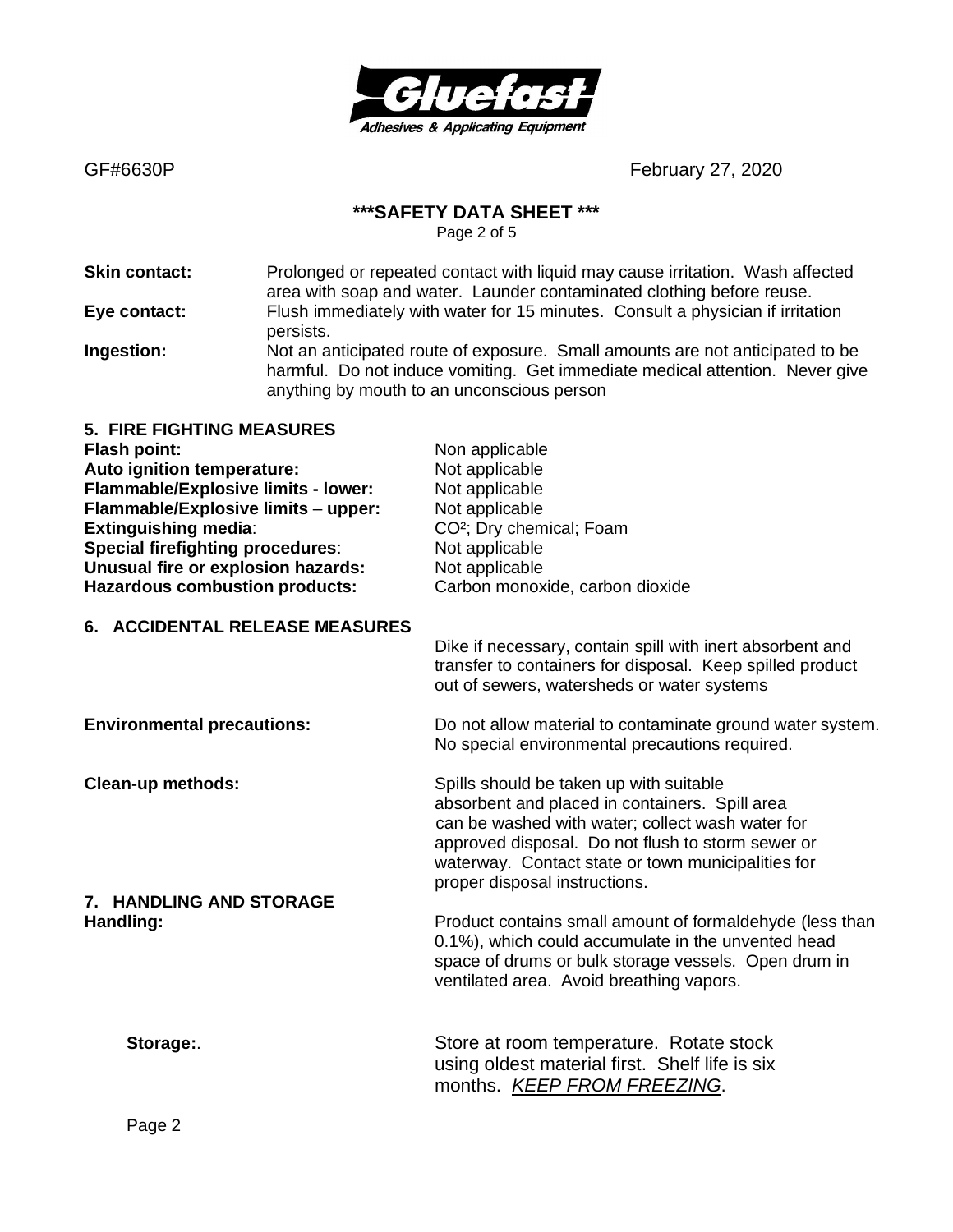

#### **\*\*\*SAFETY DATA SHEET \*\*\*** Page 3 of 5

#### **8. EXPOSURE CONTROLS/PERSONAL PROTECTION**

**Employers should complete an assessment of all workplaces to determine the need for, and selection of, proper exposure controls and protective equipment for each task performed.**

| <b>Hazardous components</b>                                  | <b>ACGIH TLV</b>                                                                                                                                                                                                                                                                                                     | <b>OSHA PEL</b>                                                                                                                                             | <b>AIHA WEEL</b> | <b>OTHER</b> |
|--------------------------------------------------------------|----------------------------------------------------------------------------------------------------------------------------------------------------------------------------------------------------------------------------------------------------------------------------------------------------------------------|-------------------------------------------------------------------------------------------------------------------------------------------------------------|------------------|--------------|
| None                                                         | None                                                                                                                                                                                                                                                                                                                 | None                                                                                                                                                        | None             | None         |
| <b>Engineering controls:</b>                                 | General room ventilation is usually adequate. Local<br>exhaust ventilation is recommended when general<br>ventilation is not sufficient to control airborne<br>contamination.                                                                                                                                        |                                                                                                                                                             |                  |              |
| <b>Respiratory protection:</b>                               | No personal respiratory protective equipment normally<br>required. Where the potential exists for exposure to<br>decomposition products due to heating or elevated<br>temperatures, wear NIOSH approved respiratory<br>protection as appropriate. Observe OSHA regulations<br>for respiratory use (29 CFR 1910.134). |                                                                                                                                                             |                  |              |
| <b>Eyeface protection:</b>                                   |                                                                                                                                                                                                                                                                                                                      | Safety goggles or safety glasses with side shields. Full<br>face protection should be used if the potential for<br>splashing or spraying of product exists. |                  |              |
| <b>Skin protection:</b>                                      | protective clothing.                                                                                                                                                                                                                                                                                                 | Use impermeable gloves and protective clothing as<br>necessary to prevent skin contact. Wear suitable                                                       |                  |              |
| 9. PHYSICAL AND CHEMICAL PROPERTIES                          |                                                                                                                                                                                                                                                                                                                      |                                                                                                                                                             |                  |              |
| <b>Physical state:</b>                                       | Liquid                                                                                                                                                                                                                                                                                                               |                                                                                                                                                             |                  |              |
| Color:                                                       | Tan                                                                                                                                                                                                                                                                                                                  |                                                                                                                                                             |                  |              |
| Odor:                                                        | Typical bland odor                                                                                                                                                                                                                                                                                                   |                                                                                                                                                             |                  |              |
| <b>Odor threshold:</b>                                       | Not available                                                                                                                                                                                                                                                                                                        |                                                                                                                                                             |                  |              |
| Ph:                                                          | 9.0                                                                                                                                                                                                                                                                                                                  |                                                                                                                                                             |                  |              |
| <b>Vapor Pressure:</b>                                       | 17.5 $(20 c)$                                                                                                                                                                                                                                                                                                        |                                                                                                                                                             |                  |              |
| <b>Boiling Point/range:</b>                                  | $>212F$                                                                                                                                                                                                                                                                                                              |                                                                                                                                                             |                  |              |
| <b>Freezing Point/range:</b>                                 | Below 32°F                                                                                                                                                                                                                                                                                                           |                                                                                                                                                             |                  |              |
| Specific gravity:                                            | 1.180                                                                                                                                                                                                                                                                                                                |                                                                                                                                                             |                  |              |
| Vapor density:                                               | 0.62                                                                                                                                                                                                                                                                                                                 |                                                                                                                                                             |                  |              |
| <b>Flash Point:</b>                                          | Not applicable                                                                                                                                                                                                                                                                                                       |                                                                                                                                                             |                  |              |
| Flammable/Explosive limits - lower:                          | Not applicable                                                                                                                                                                                                                                                                                                       |                                                                                                                                                             |                  |              |
| Flammable/Explosive limits - upper:                          | Not applicable                                                                                                                                                                                                                                                                                                       |                                                                                                                                                             |                  |              |
| <b>Autoignition temperature:</b><br><b>Evaporation rate:</b> | Not applicable                                                                                                                                                                                                                                                                                                       |                                                                                                                                                             |                  |              |
| <b>Solubility in water:</b>                                  | 1 (Water)<br><b>Miscible</b>                                                                                                                                                                                                                                                                                         |                                                                                                                                                             |                  |              |
| <b>Partition coefficient (n-octanol/water)</b>               | Not available                                                                                                                                                                                                                                                                                                        |                                                                                                                                                             |                  |              |
| <b>VOC content:</b>                                          | <b>NIL</b>                                                                                                                                                                                                                                                                                                           |                                                                                                                                                             |                  |              |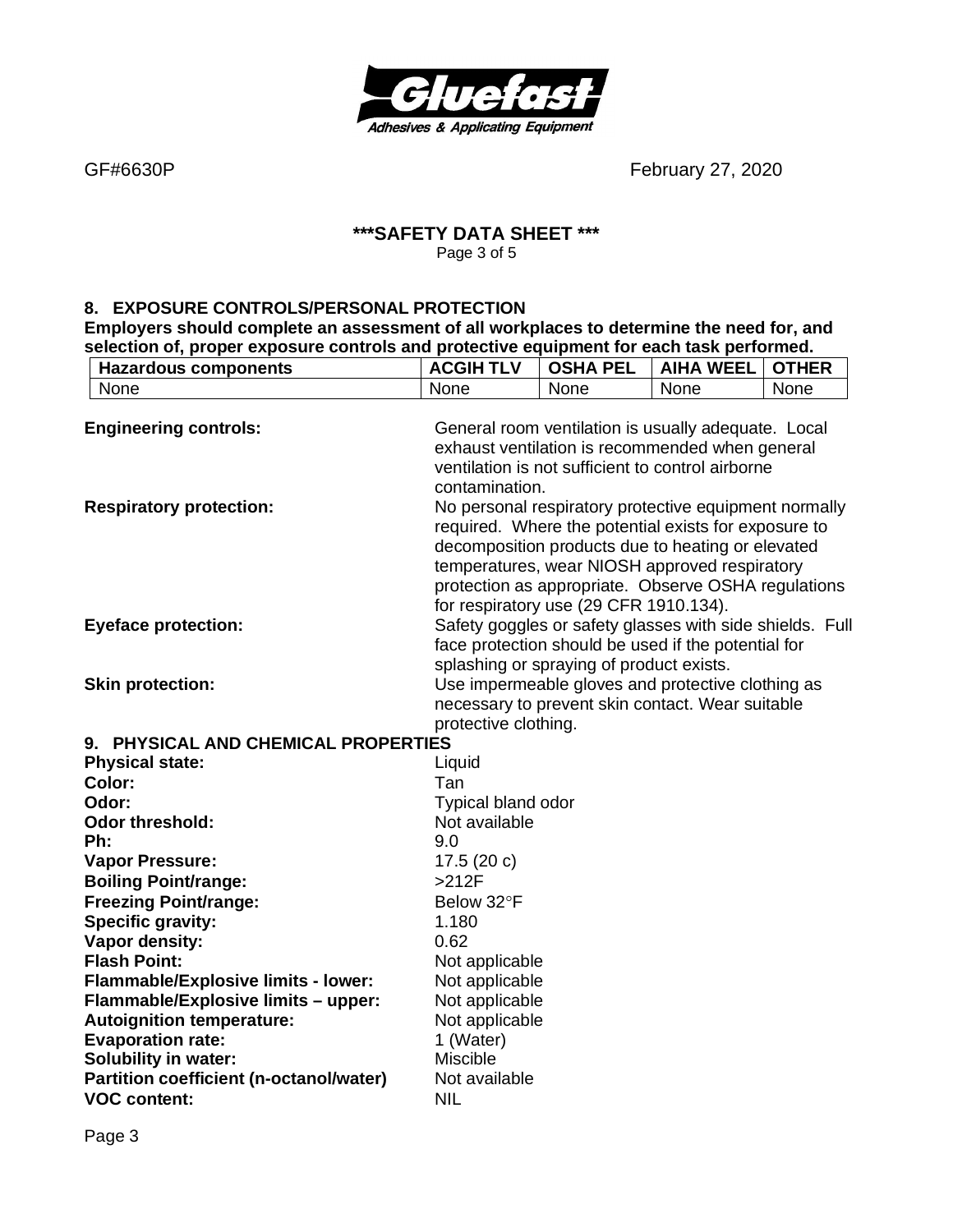

#### **\*\*\*SAFETY DATA SHEET \*\*\***

Page 4 of 5

#### **10. STABILITY AND REACTIVITY**

| Stability                        | Stable                           |
|----------------------------------|----------------------------------|
| Hazardous reactions:             | Will not occur.                  |
| Hazardous decomposition products | Carbon Monoxide, carbon dioxide  |
| Incompatible materials:          | Materials that react with water. |
| Conditions to avoid:             | Do not freeze.                   |

#### **11. TOXICOLOGICAL INFORMATION**

| <b>Hazardous components</b> |      | NTB Carcinogen   IARC Carcinogen | <b>OSHA Carcinogen</b><br>(Specifically Regulated) |
|-----------------------------|------|----------------------------------|----------------------------------------------------|
| None                        | None | None                             | None                                               |
|                             |      |                                  |                                                    |
| <b>Hazardous components</b> |      | <b>Health Effects/</b>           |                                                    |
|                             |      | <b>Target Organs</b>             |                                                    |
| None                        |      | None                             |                                                    |
|                             |      |                                  |                                                    |

#### **12. ECOLOGICAL INFORMATION**

Ecological information: N/A

#### **13. DISPOSAL CONSIDERATIONS**

#### **Information provided is for unused product only.**

| Recommended method of disposal: | Legal disposition of waste is the responsibility of the<br>owner/generator of the waste. Applicable federal, state<br>and/or local regulations must be followed during<br>treatment, storage, or disposal of waste containing this<br>product. |
|---------------------------------|------------------------------------------------------------------------------------------------------------------------------------------------------------------------------------------------------------------------------------------------|
| Hazardous waste number:         | Not a RCRA hazardous waste.                                                                                                                                                                                                                    |
|                                 |                                                                                                                                                                                                                                                |

# **14. TRANSPORT INFORMATION**

U.S. Department of Transportation Ground (49 CFR) Proper shipping name: GF6630PGL, GF6630PPL, GF6630PDR Hazard class or division: None Identification number: None Packing group: Carton, 5-gallon pail, 55 gallon drum Product is not regulated, non hazardous and not restricted for transport by air or water.

Page 4